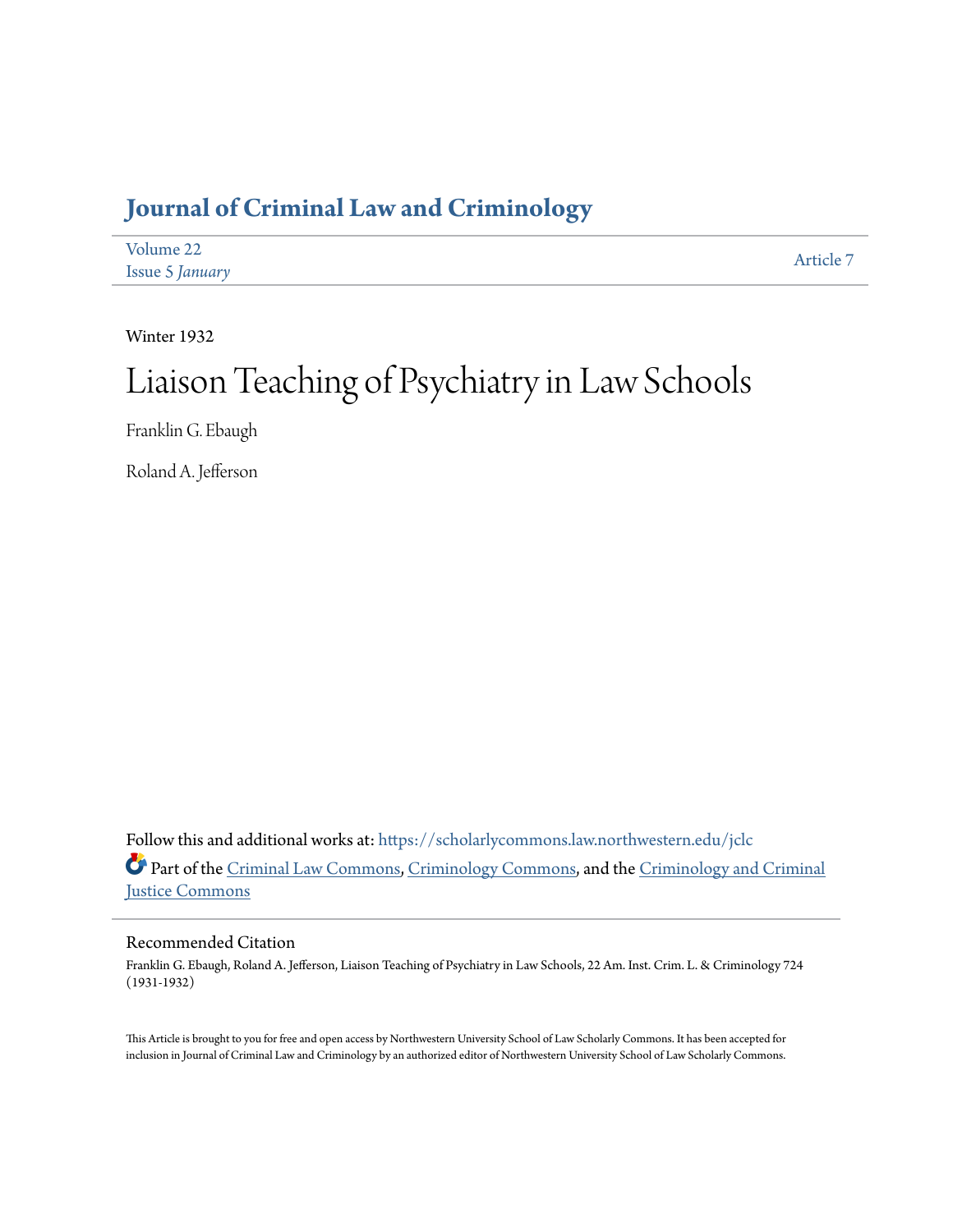# LIAISON TEACHING OF PSYCHIATRY IN LAW **SCHOOLS'**

### FRANKLIN **G. EBAUGH** and ROLAND A. **JEFFERSON**

Contemporary attitudes toward crime and the criminal, diverse and chaotic as they may be, stand generally in recognition of the inadequacy of existing means of dealing with the problem. Penal institutions at best are provable failures, and it is clear to many that the device of punishment, as standardized by legal procedure, is frequently an evasion of justice and of common sense. Perhaps there is no greater evidence of the bankruptcy of existing agencies than to witness today the tendency to regression to primitive modes of physical. torture for remedial punishment such as the whipping post and ducking stool. Neither greater severity nor greater leniency under the present conditions can be looked upon as anything but futile. Obviously, a new approach to the entire problem of crime and punishment is needed or at least worth trying.

Psychiatry has applied the discipline of science to the study of criminal behavior, and believes that it has discovered facts which must be considered when dealing with the problems of his origin and disposition. Science has heretofore been concerned chiefly with theories as to the causes of criminality, and has never really entered into the problem of control or prevention. Library shelves are replete with scientific volumes concerning heredity, the criminal type, criminal insanity and what not, most of which are either entirely outmoded or concerned with sensational and rare states rather than with the problem as a whole. Of recent years, however, psychiatry, under the influence of the genetic-dynamic and psychoanalytic schools, has approached the study of anti-social behavior in a novel way. It has concerned itself not so much with hereditary patterns as with the influences of environment, and the growth and development of the personality. The dynamics of mental processes and of human motivations have been studied, and it is from this approach that the psychiatrist has applied his discipline to the problem of crime. It is our contention that only along such lines, centering the attention not so much upon legal abstractions as upon the individual and the total situation, can a true solution to the problem be expected. The ex-

<sup>&#</sup>x27;From the Colorado Psychopathic Hospital **of** the University **of Colorado** Medical School and Denver University Law School, Denver, Colorado.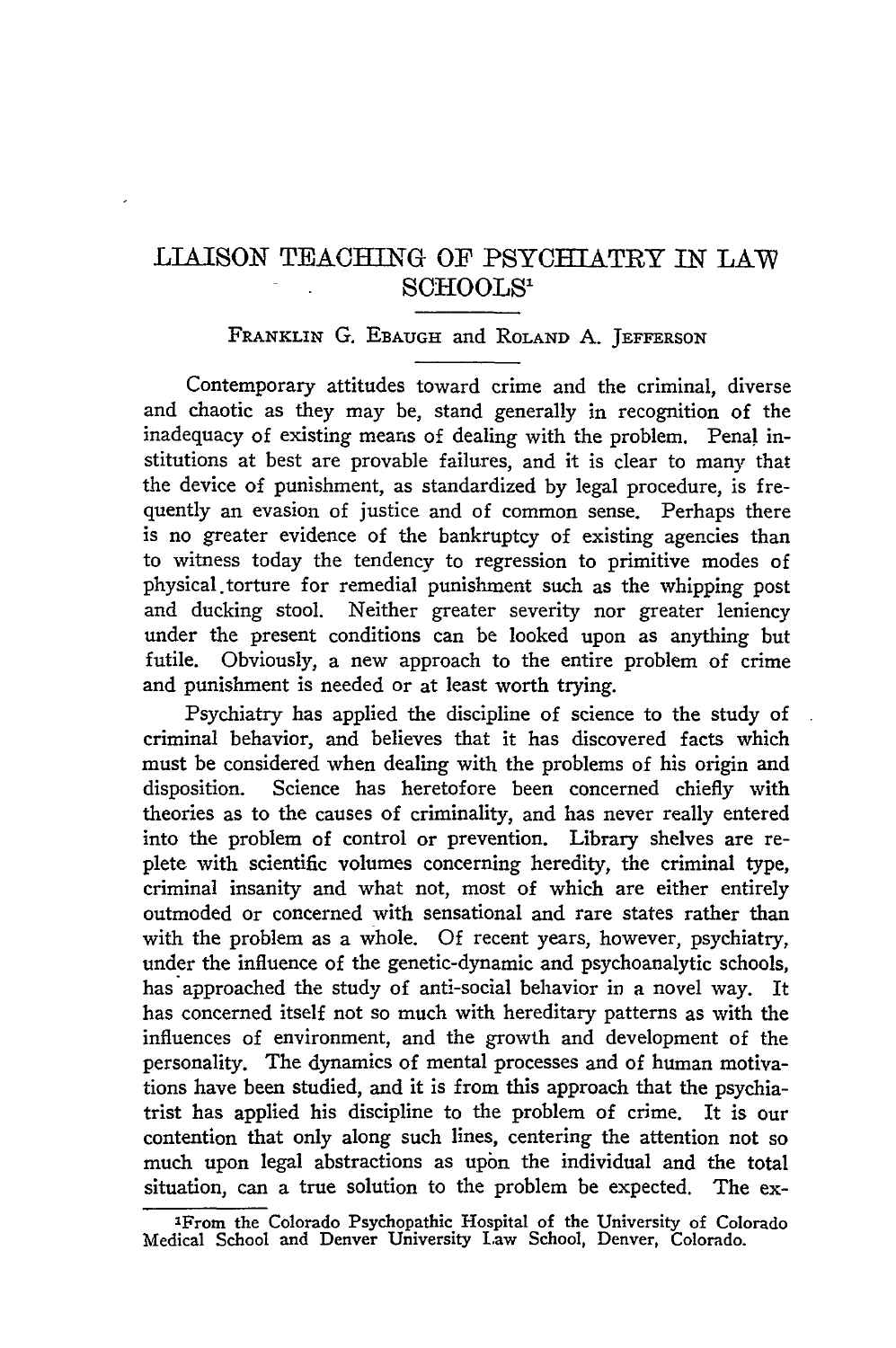perience **o'f** psychiatrists in the field of delinquency where there has been some opportunity not only to study but to control and prevent through what might be termed psycho-social therapy has resulted in considerable success; sufficient at least, to indicate the possibility of such a method.

At present, the outstanding barrier to progress in the control of crime and medico-legal jurisprudence appears to be a lack of understanding between medical and social science and law in regard to these problems. Yet a workable liaison between the two fields is absolutely essential. To this end, it would seem necessary that the student of law receive instruction as to the teachings of science as a part of his preparation for dealing with problems of social adjustment. Similarly, the student approaching the study of human behavior through the fields of psychiatry, psychology or sociology should receive instruction in theory and practice of law.

It is well known that in Germany and Italy institutes of legal medicine have arisen to meet this need and that training for jurists in criminal law in these countries includes the teachings of science under the heading of criminology. But there is no such provision in this country' where most law schools are completely lacking in such instruction.

Exact knowledge as to the status of psychiatric teaching in the law colleges of the United States, as obtained from the following questionnaire, which was sent to the deans of seventy-eight approved schools, shows quite clearly this lack:

- I. Is psychiatry a part of the curriculum in your school? ..........
- II. Number of hours devoted to teaching of psychiatry in your school? **.................** School year given? ................. Requisite or elective? ........................................
- III. Is this course given **by:**
	- **1.** Physician? .................................
	- 2. Lawyer?............................
	- **3.** Psychologist? ............................
- IV. Topics of lectures given:
- V. Are there clinics given to supplement lectures?................ Number of clinics ..........................................
- VI. Do you feel as Dean of **Law** School that courses in psychiatry are worth while and should be included in your curriculum?
- VII. Do you plan to arrange for teaching of psychiatry in the future?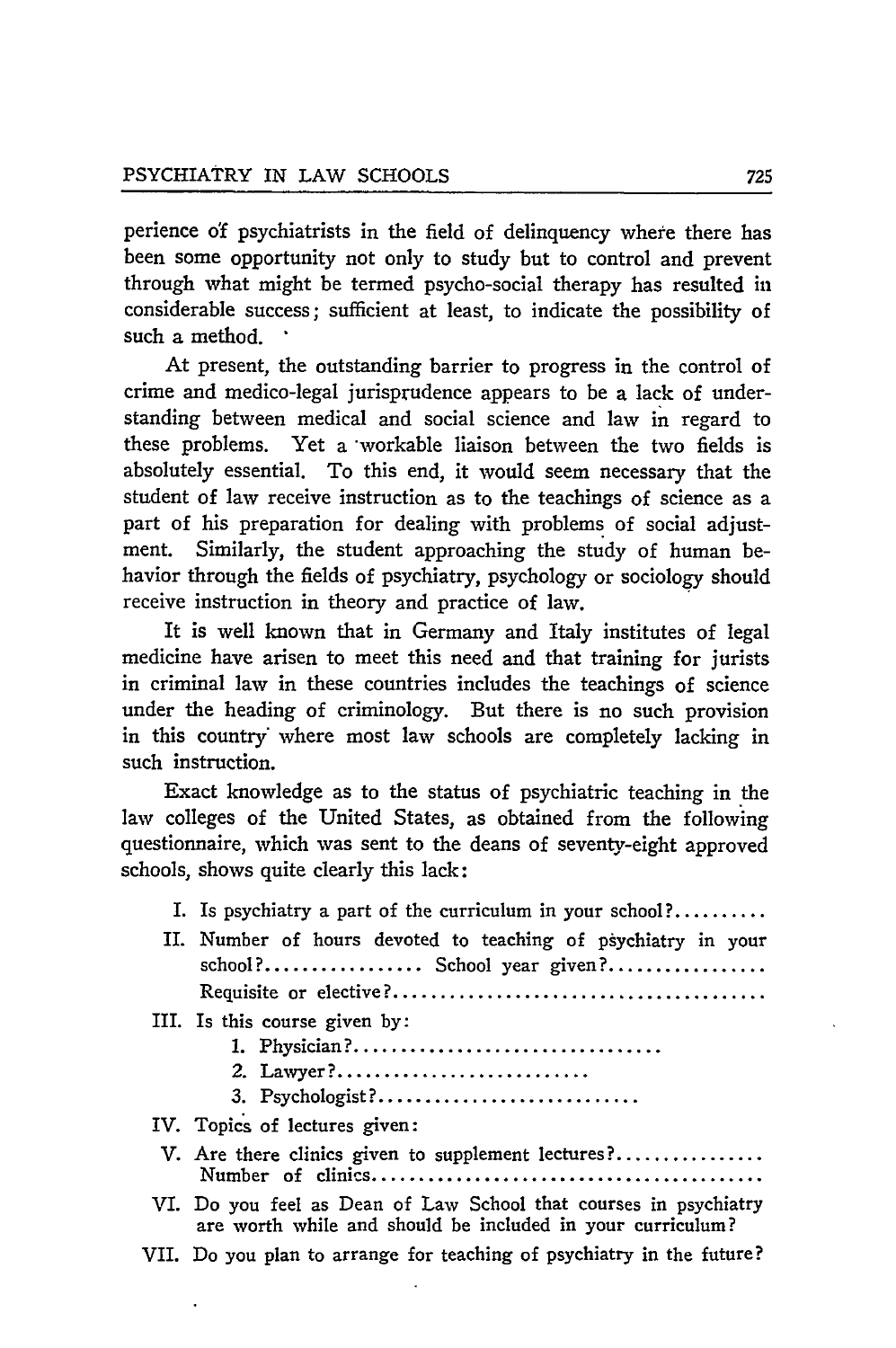VIII. In that this questionnaire is purposefully brief, we would appreciate any additional comments pertaining to this subject that you care to add.

Following is a summary of the data obtained:

|  | No. of questionnaires sent 78 |  |
|--|-------------------------------|--|
|  |                               |  |

*Formal Instructions in Psychiatry-6 Schools*

|                                              | Required   |                                   |                |                                         |
|----------------------------------------------|------------|-----------------------------------|----------------|-----------------------------------------|
|                                              | $\alpha r$ |                                   | Number of      |                                         |
| Name of School                               | Elective   | Number of hours                   | <b>Clinics</b> | Taught by                               |
| University of Denver                         | Required   | 23                                | 5              | Physician                               |
| Yale University                              | Elective   | 2 hrs. per week<br>for 1 semester | 6              | Physician and<br>lawyer                 |
| University of<br>California                  | Elective   | 2 hrs. per week<br>for 1 year     | 0              | Physician and<br>psychologist           |
| Boston University                            | Required   | 2 hrs. per week<br>for 1 term     | 0              | Physician and<br>psychologist           |
| Catholic University<br>(Washington $D, C$ .) | Required   | 2 hrs. per week<br>for 1 term     | 0              | Physician, psycholo-<br>gist and lawyer |
| J. B. Stetson Univer-<br>sity (Florida)      | Elective   | 1 hour per week<br>2 semesters    |                | Varies Physician and<br>psychologist    |

Courses given which include some psychiatric instructions-7 schools. University of Colorado

Northwestern University

University of Pennsylvania

University of the Phillipines

Washington University

University of North Dakota

University of Wisconsin

Have given courses, but are now discontinued-1 (Washburn University).

Have given a seminar in psychiatry-1 (University of Wisconsin).

Contemplate giving instruction in psychiatry-14.

University of Iowa

University of Kentucky (no definite plans)

DePaul University (no definite plans)

Western Reserve University (no definite plans)

Tulane University (no definite plans)

Washington University (no definite plans)

University of Illinois

Duke University

University of Wisconsin

University of Michigan (no definite plans)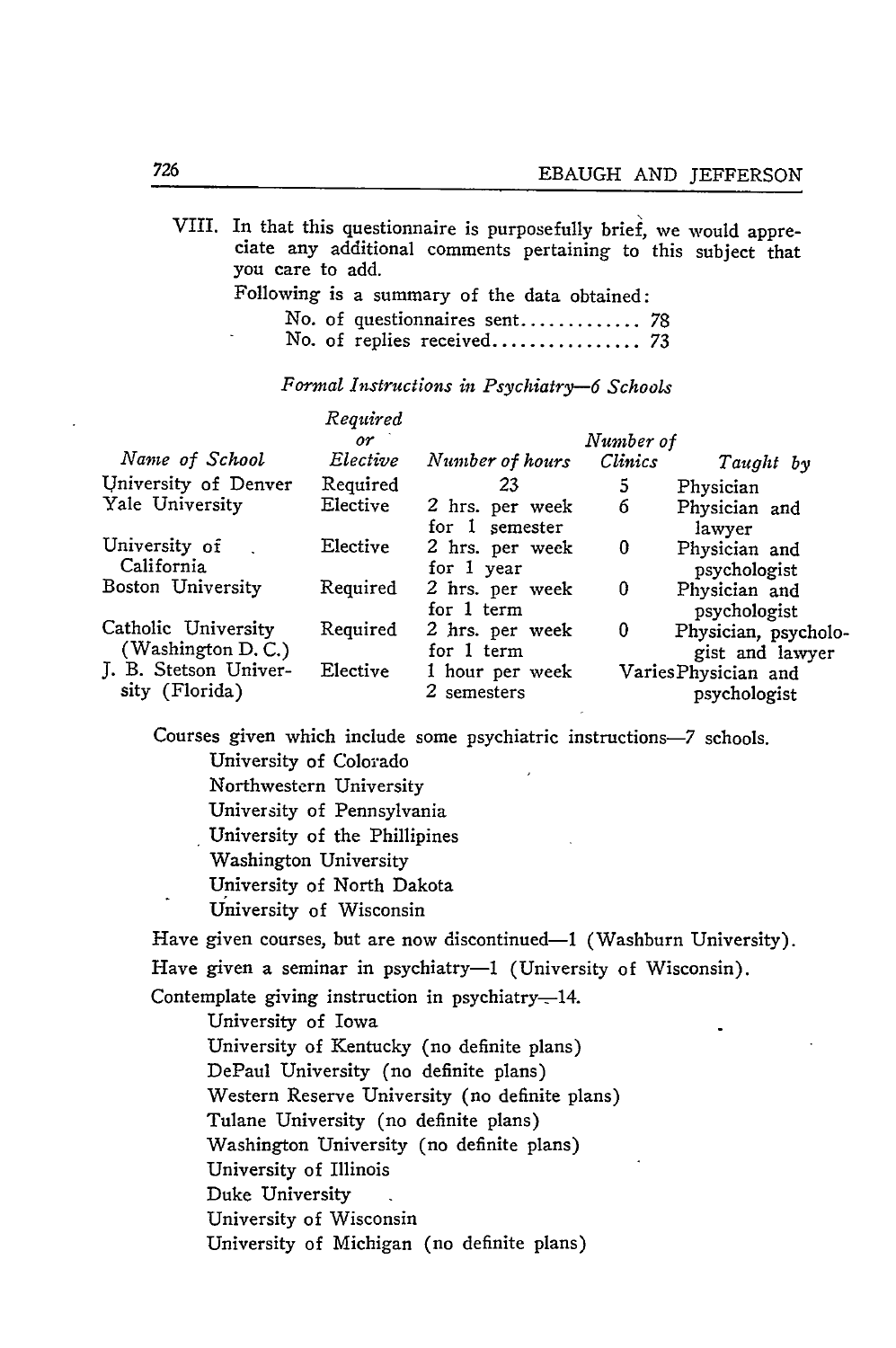| Comments on the value of psychiatry to law students 60 |  |
|--------------------------------------------------------|--|
|                                                        |  |
|                                                        |  |
|                                                        |  |
|                                                        |  |
|                                                        |  |
|                                                        |  |
|                                                        |  |
|                                                        |  |

Thus it is to be seen that only six out of the seventy-three schools from which information was obtained include any formal instruction in psychiatry, whereas seven more give courses which embrace some psychiatric teaching., Eight others contemplate the addition of some such course in the near future. Of the sixty deans offering comments as to the value of psychiatric teaching only ten definitely considered it not worth while. Lack of time appeared to be the chief excuse for its omission. It is interesting that some considered the proper place for such teaching to be in the pre-legal education. One cannot help but draw the conclusion that these individuals do not believe that psychiatric knowledge has much to do with the practical aspects of jurisprudence.

The results as a whole, however, are encouraging. The trend of thought indicated is certainly toward the acceptance of psychiatric teaching, and it is to be hoped that this means as well the inclusion of the work from allied fields such as psychology, sociology and the like.

During the past three years the authors have been engaged in what they are pleased to call "Liaison Teaching of Psychiatry" in the law college of Denver University. The course extends over twenty-two hours and is required. It is given to Second Year Classes and consists **of** twelve didactic lectures given at the law college and clinics held at the Colorado Psychopathic Hospital. The course is inaugurated with introductory lectures on how mental diseases develop and then takes up separately the various mental reaction-types, including organic, delirious and halluncinatory, etc. These lectures are descriptive and intepretive and stress the medico-legal aspects. Juvenile delinquency is taken up separately, and, in closing, there are general lectures of summary and elucidation of the psychiatric attitude upon the motivation of criminal conduct and methods of management. The clinics, five in all, include presentations of various patients, demonstration of therapeutic measures and hospital management.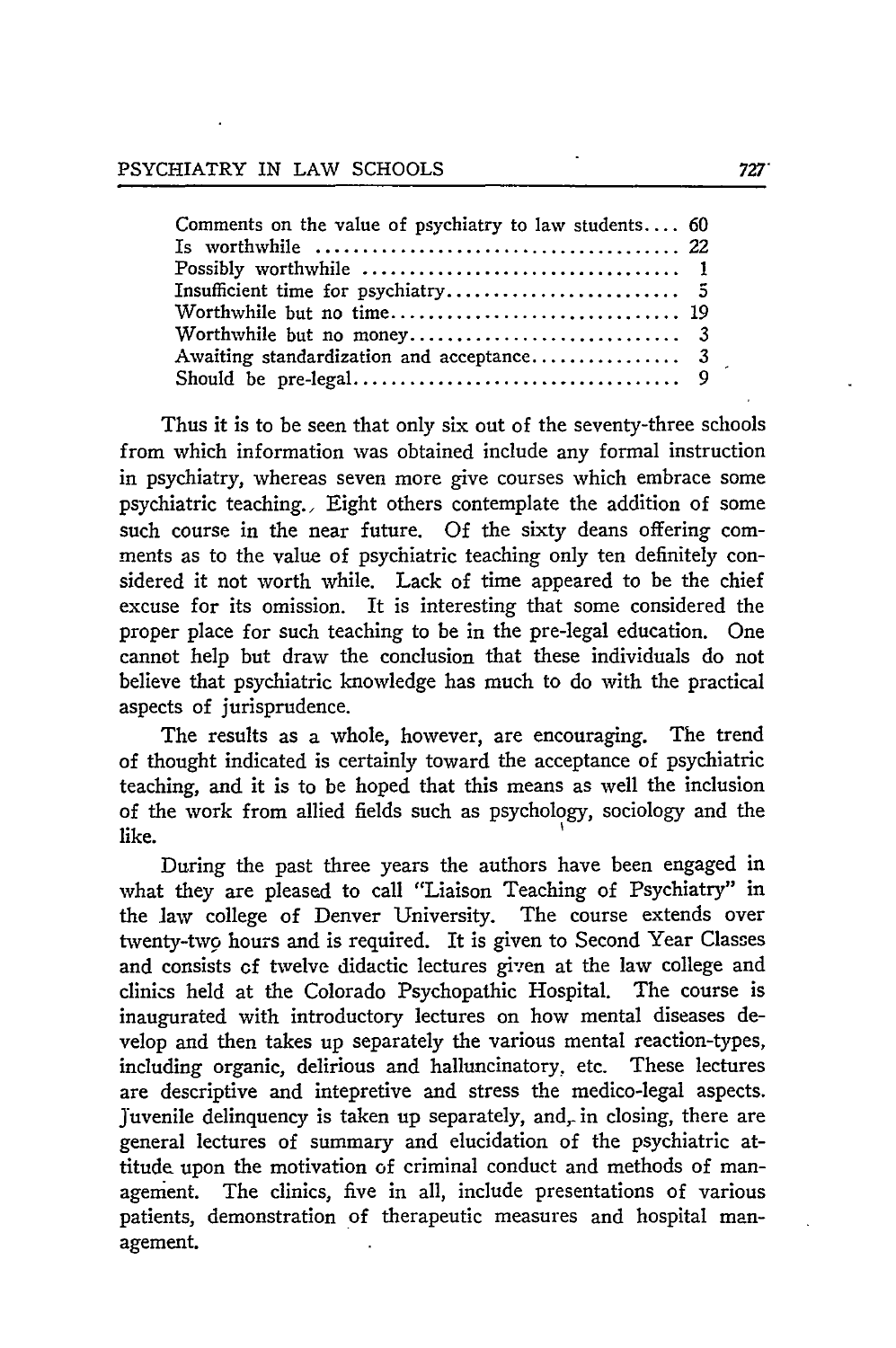As indicative of the extent of interest shown in this course an attempt was made to keep account of the various questions asked. Below is a tabulation of 198 questions checked from students during the recent course, (1931):

| Legal              | -51 | 33.2% |
|--------------------|-----|-------|
| Psychiatric        | 86  | 49.4% |
| Social-Penological | 35  | 17.4% |

In order to clarify this table, a few questions typical of each group are given below:

Psychiatric

- 1. A sense of guilt applies to which phase of the manic-depressive psychoses?
- 2. Where are you going to draw the line between a fit of anger in a normal person and a psychotic act?

3. What is the relationship of physical illness to mental disease?

Legal

- 1. Why is insanity a legal term,?
- *2.* Explain why the criminal act should not be the focus of attention.
- 3. Do you as a psychiatrist believe all criminals to be insane?

Social-Penological

- 1. What has psychiatry to offer in penitentiary problems?
- 2. What do you think of the Canadian plan?
- 3. Do you advocate the psychiatrist as an officer of the court?

It is obvious that there are many handicaps to a brief course of this type; for instance, the discussion of mental mechanisms is inadequate and not thoroughly understood by the law student. Likewise, the few clinics given do not adequately cover the field, and may give to the student a distorted view of psychiatry. We feel, however, that these handicaps can be remedied by increasing the number of hours, or preferably, by arranging for the law student to spend time in the hospital and out-patient clinics. Possibly a period analogous to an interneship should be required of all undergraduate and graduate law students who plan to enter the field of criminal law. White has previously stressed this requirement as well as the importance of giving proper examination and establishing appointments to important position on the basis of training and examination requirements.

We feel however, that even such an inadequate course accomplishes much and gives a point of view to the law student concerning psychiatric patients. For instance, a recent graduate has reported to us the recognition of a hypo-manic client whom he was able to pro-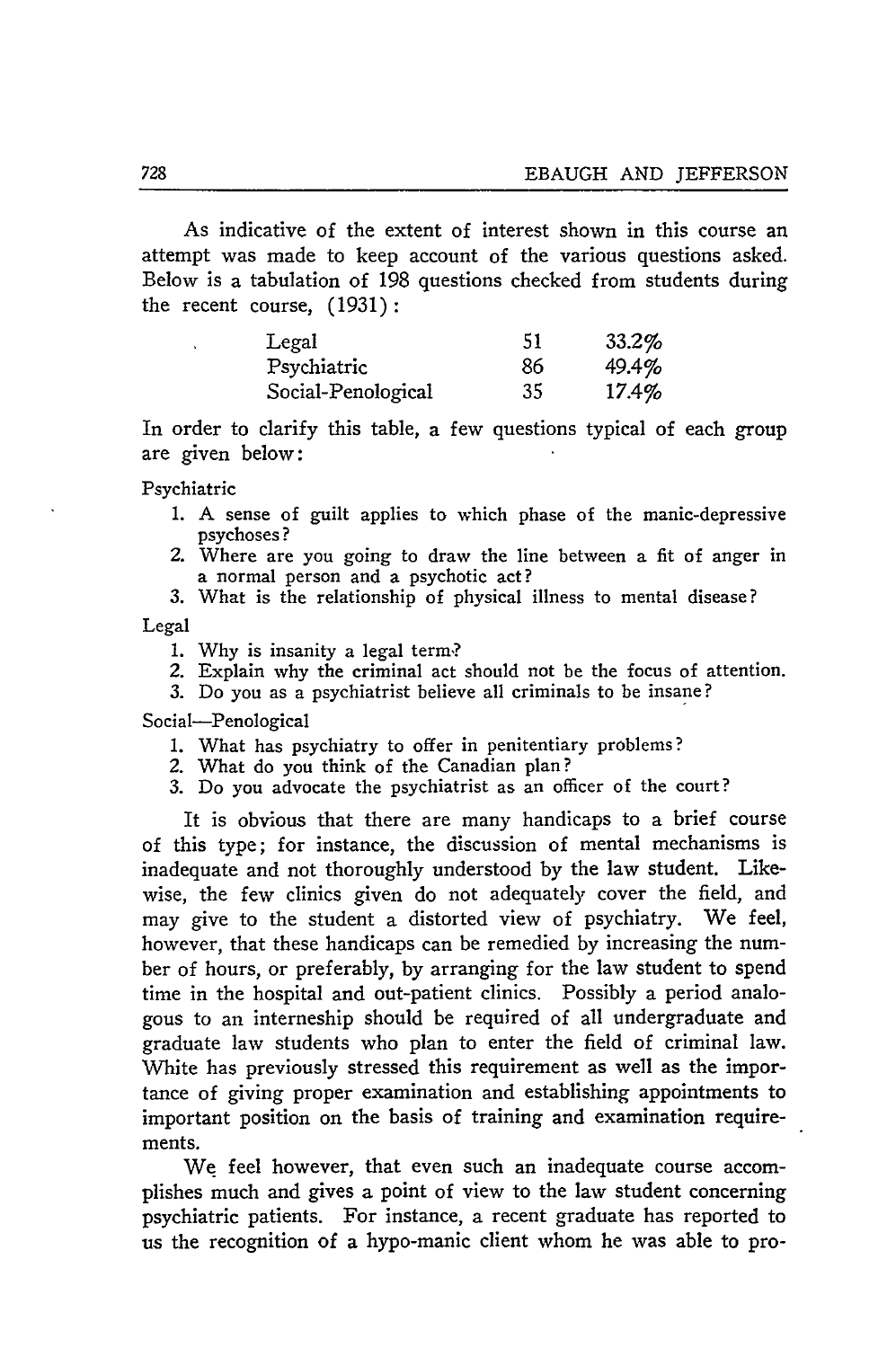tect and safeguard from extensive and embarrassing litigation. Likewise, many graduates have indicated a greater sympathy with the psychiatric attitude toward paranoid individuals. In general, there seems to be more of a feeling of rapport and interest between the recent graduates and present day psychiatric developments. In many instances these educational developments appear to have been passed on to older members of the legal profession, many of whom voluntarily attended both clinics and lectures. Whereas the modern psychiatric position holds that crime is a designation for but one type of social maladaptation, it by no means considers all criminals to be mentally abnormal. That all criminals are alike is obviously untrue, and yet until some scientific classification is made acceptable and embodied into legal usage for purposes of adjudication, no progress is possible. Alexander and Staub in a recently translated monograph entitled "The Criminal, the judge and the Public," have attempted a scientific classification which, in our opinion, is of great merit and deserves consideration. They divide all criminals into: first, the chronic type; that is, those who by reason of their mental make-up, tend toward criminal behavior; and second, the accidental type; essentially non-criminal, including the criminal by accident (manslaughter), and the criminal by exception-entirely situational, to which all normal individuals are liable.

The group of chronic criminals are obviously those with whom society is chiefly concerned. The accidental type is small in number and the problem of punishment is relatively simple-punishment is usually superfluous, rarely useful in this latter group. Chronic criminals may be further subdivided into three main groups: First, the normal criminal; second, the organic criminal; third, the neurotic criminal. Under the group of so-called normal criminals are included the gangsters, racketeers and other professional criminals. This class is distinctly a social rather than a psychiatric problem, and is made up of individuals whose social and educational background has influenced them to accept criminality as the norm. A second group designated as organic, includes individuals who suffer from organic disease and are, as such, strictly medical problems. Curiously enough, although this group is numerically of the slightest importance, it has been the recipient of the greatest attention from so-called forensic medicine. Typical of this group are the paretics, epileptics, the gross mental defectives, etc. The problem presented is essentially one of diagnosis and treatment and can be resolved upon a strictly medical plane. The third group, one of major importance, is termed neurotic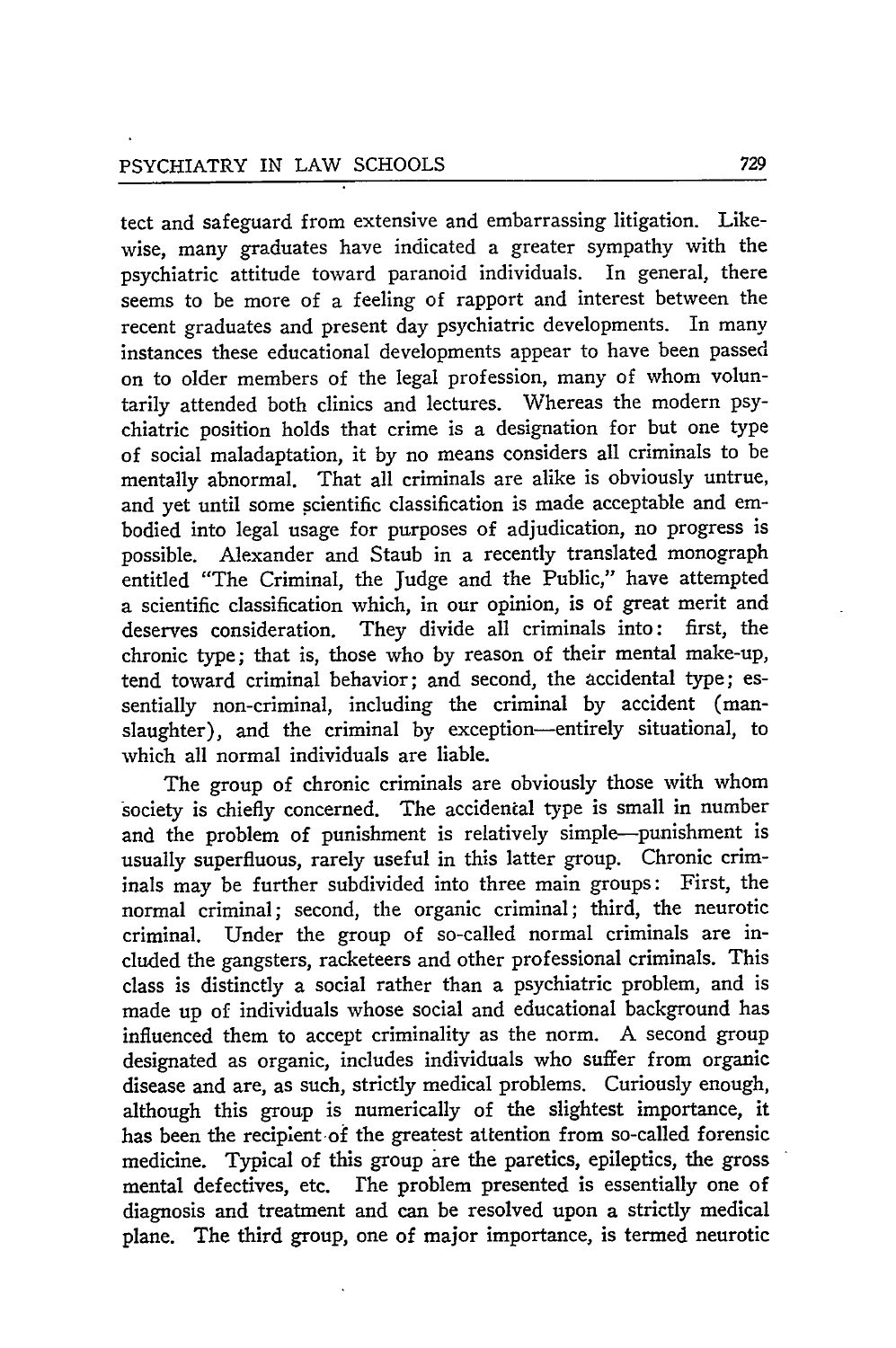criminality, and includes individuals whose anti-social behavior is conditioned by unconscious conflict just as the paralyses of the hysteric or the, obsessions of the psychasthenic are conditioned. In fact, this type of criminality is considered by psychiatry to be but another neurosis, the etiology of which is largely psychological in origin.

The disposition of the normal criminal, as has been indicated, is not so much the concern of psychiatry, but it may be said in passing that segregation and compulsive labor with the idea of restitution for property and other losses involved in his crime, would seem to be a reasonable method of control. It has always seemed absurd to us that a theft or depredation upon property be punished without thought of restitution to the individual citizen or citizens damaged.

As for the neurotic criminal, it is frequently the case, depending 'largely upon individual circumstances, that punishment does nothing more than appease the sense of guilt and give sanction for further criminality. The great need of these individuals is for intensive study and treatment by individuals trained in the dynamics of human behavior. Those who are not readily amendable to treatment should be segregated until such time as it is felt that they are capable of social adjustment. While this segregation will be effective for the safeguarding of society, it will do nothing to improve the criminal unless it is accompanied by sound psychotherapy.

It may not be necessary to change essentially present day court procedure in order to bring about such dispositions, nor to have psychiatrists as officers of the court. But, it is essential and incumbent upon lawyers and jurists whose duty it is to effect justice and impose sentences, that they acquaint themselves with the knowledge of the human personality, the teachings of psychiatrists, psychologists, and sociologists upon which basis alone, can there be equitable and scientific adjudication.

It is a strange thing that no jurist has ever made a scientific inquiry into the results of his decisions in criminal cases. Yet some such method of constant check is only scientific and, to say the least. reasonable. When the time comes that our benches are manned by jurists of scientific training and disposition, whose knowledge exceeds that framed in legal terms and includes the findings of science in the field of personality and its problems of adaptation, and when they may safely, under the law, act upon that knowledge, tremendous strides will be made in the disposition and control of criminals.

The problems of civil as well as criminal jurisprudence bring the psychiatrist into contact and frequently into conflict with estab-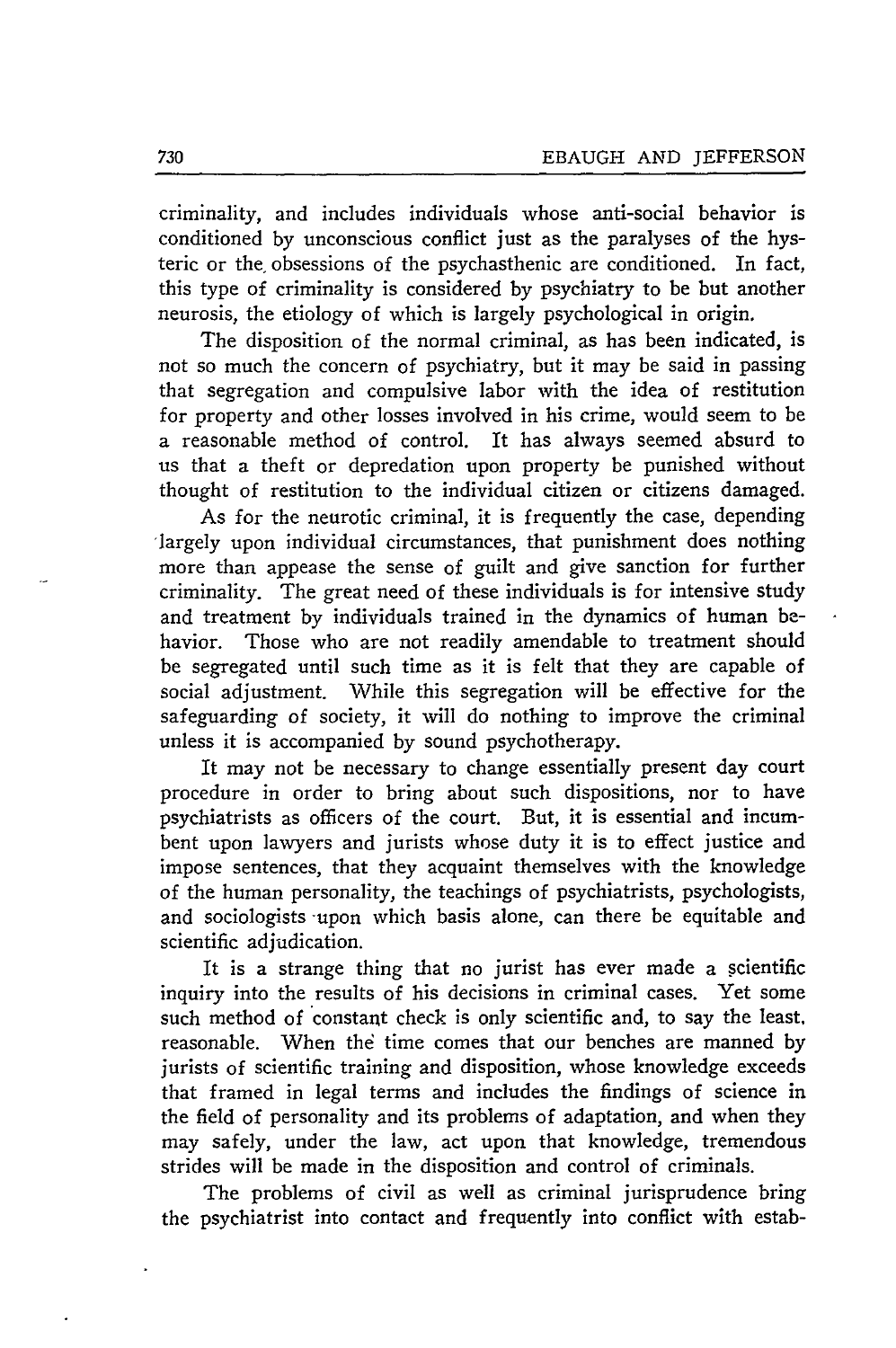lished legal procedure. As an expert, he is frequently called upon to testify as to the sanity or insanity of a given individual. Inasmuch as the legal concepts of sanity and insanity are inseparable from the concept of responsibility, it must be said that, common usage to the contrary notwithstanding, a declaration of insanity is not tantamount to a declaration of irresponsibility. This arises out of misconceptions as to the application of the word insane. There is no confusion in the mind of the psychiatrist as to this term. He knows full well its legal meaning. He also knows that the law varies widely, and wisely, in its own interpretation of this term. Insanity before the law is obviously different, depending upon the type of cases involved; for instance, as in committments, or in legal, testamentary capacity, or as in problems of criminal responsibility. The 'psychiatrist never uses the term except in its legal sense since it has no meaning for him from the medical standpoint. The whole problem of responsibility is without his special province, and all that he can be truthfully called upon to do in any case is to state the condition of the patient as he finds him-not in terms of sanity, or insanity, but what may be demonstrated in the way of disease; that is, what the patient says or does or shows as a physical sign of illness. Hypothetical questions in which the alternative of sane or insane is put to the psychiatrist, cannot and should not be answered since one cannot answer in truth. Moreover, as is frequently the case in criminal procedures, the question of responsibility upon the basis of sanity or insanity determines the punishment, and we are faced with the possibility that the perpetrator of an insane act may go free. This is beyond doubt utterly irrational, and places the psychiatrist in the position where he may be used as a stepping stone to freedom and immunity from the natural consequences of illegal behavior. It opens the pathway for corruption, partisan testimony, and all the time wasting, expensive procedure of the modern so-called "battle of the alienists." Yet the answer is comparatively simple-when there is a possibility of a plea of insanity or suspicion of such by officers of the court, a trained psychiatrist should be employed or the individual sent to a mental hospital for observation and a complete study made in an impartial way and submitted to the court. Moreover, these findings, if they are to be contested, should be done so before the court and not before a jury which is obviously incapable of rendering a sound judgment as to mental illness, though their judgment as to guilt and responsibility may better be considered adequate. The sum and substance of the whole matter is that neither insanity nor responsibility are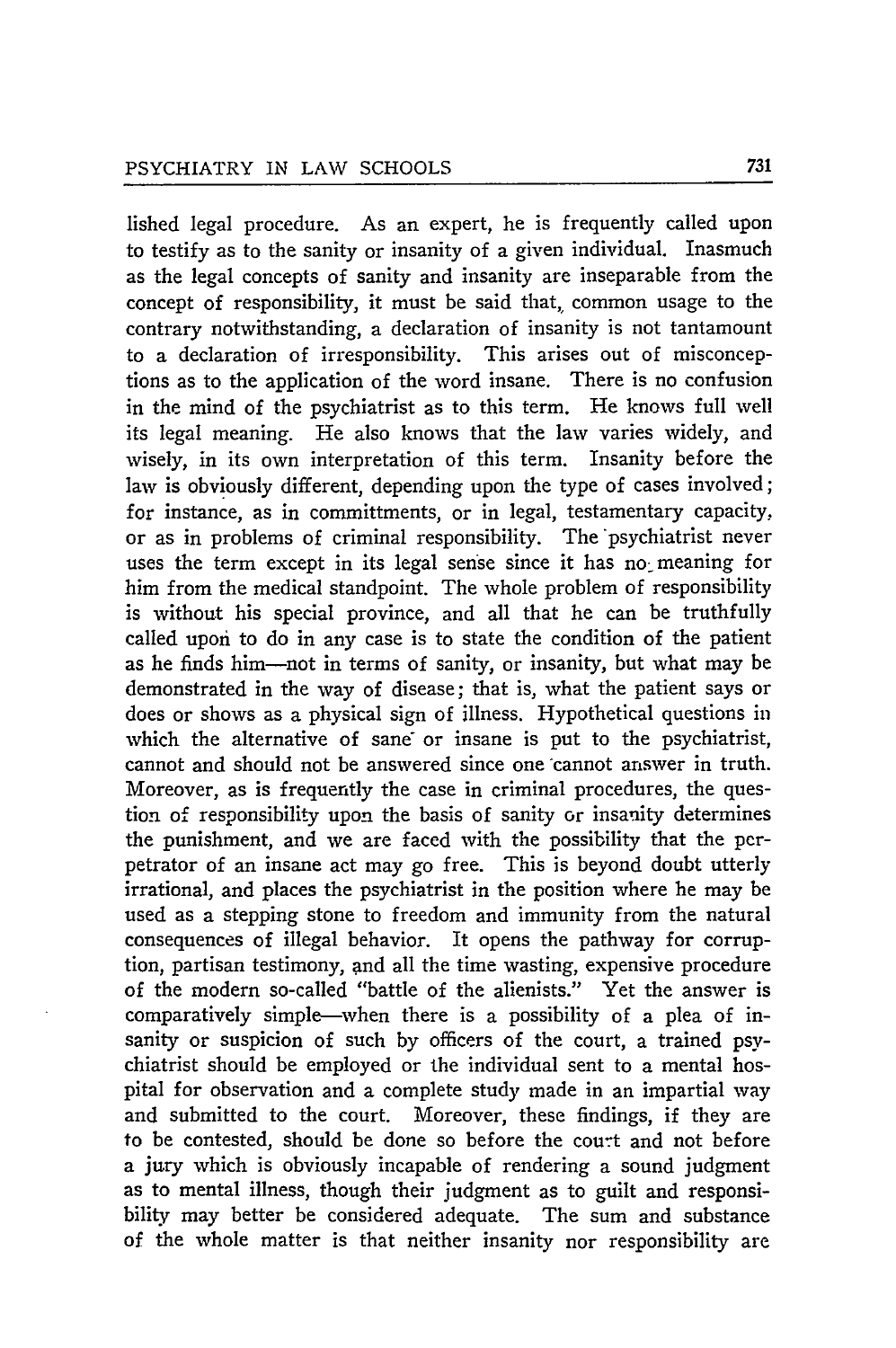admissible as medical terms and that no physician should be called to render an opinion on either. His responsibility is to demonstrate the presence or absence of mental disease and perhaps to state whether he thinks it has or has not a bearing upon the acts of the individual.

In order to further demonstrate the feasibility of such a plan, a table is included giving the data on 115 criminal cases studied since 1927 in the Colorado Psychopathic Hospital under the Colorado Law passed at that time:

| Total Number of cases studied      | 115 |                |
|------------------------------------|-----|----------------|
| Number of cases contested          |     | 13, or 11.35%  |
| Decisions contrary to our findings |     | 6, or $5.22\%$ |

It is to be noted that only 13 of these cases were contested, of which number the recommendations of the psychiatrist were eventually followed in 7. In all, there have been only six decisions contrary to recommendations.

#### SUMMARY **AND** CONCLUSION

The main thesis of this paper has been that the education of all individuals and particularly jurists who plan to take an active part in the management and control of criminality, must include a sound training in psychiatry, psychology, sociology, and other fields related to the study of human behavior. Inasmuch as the legal profession is the most intimately concerned, it necessarily follows that some such educational provision be included in the curricula of our law colleges.

Although problems of civil law such as contracts, torts, dependency, testamentary capacity and the like, have not been discussed in this article, it is self-evident that the need for close coordination between law and psychiatry is as great in this field as in that of criminal jurisprudence. The primary significance of the mental condition of the individual in the adjudication of civil cases is well recognized by the law. Problems in which the psychiatrist must take part arise so frequently in such cases that what has. been said regarding his function and his province elsewhere must apply here as well.

#### BIBLIOGRAPHY

1. Alexander and Staub. The Criminal, the Judge and the Public, 1931-Macmillan. **2.** Alexander, Franz. Mental Hygiene and Criminology. Mental Hygiene

14:853. 1930. 3. Emerson, Charles P. Relation of Health to Poverty and Crime. Hos-

pital Social Service 22:5-18. 1930.